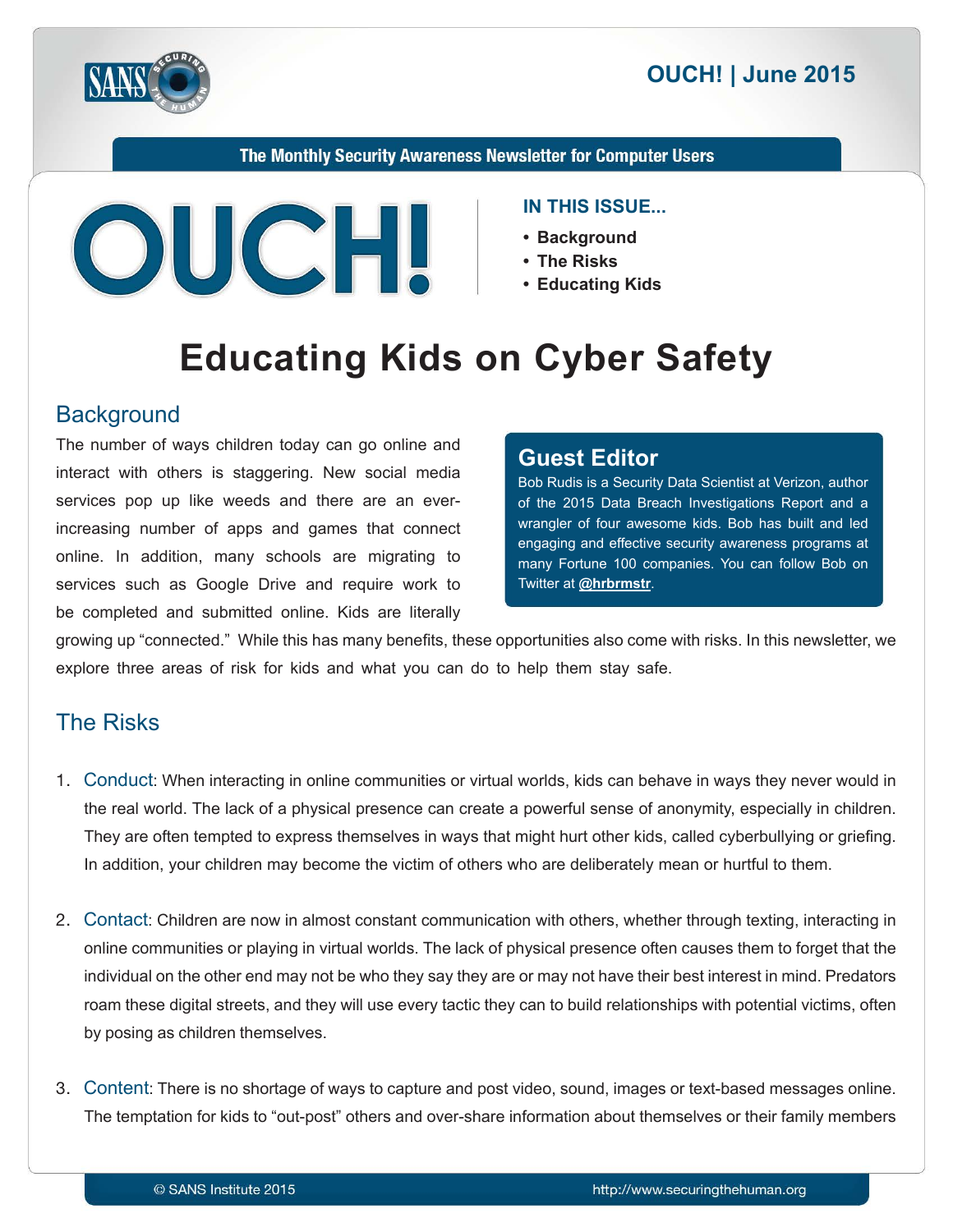# **2015 | OUCH! | June 2015**



## **Educating Kids on Cyber Safety**

is very real, and they often do it without realizing the consequences. Children may also not realize the dangers of identity theft or malware infection when others ask them probing questions or ask them to take actions such as clicking on links. Lastly, we live in an age where there is no "undo" when things are posted online or shared with others. Kids may think Kik, Instagram, Snapchat and other posts are fleeting, but those posts can all come back to haunt them or other family members later in life.

#### **Educating Kids**

The number one thing you can do to protect kids is to talk to them. Know what your kids are doing online and educate them about today's risks and what they should do to protect themselves.



*The key to protecting children online is to educate them about the dangers they face* and make sure that not only are you talking *to them, but they are talking to you.* 

- 1. Safety at Home: Even with great mobility, home is where safe, online behaviors start. The younger you start talking to them, and they to you, the better. Hold regular conversations about online safety issues, even going so far as to show them actual negative events that have taken place. If you don't know what your kids are doing, simply ask. Play the clueless parent and ask them to show you what the latest technologies are and how they use them. Kids love the idea of being the teacher and will open up. For example, perhaps they are on Instagram. Ask them to show you how Instagram works; have them set up an account for you and have you follow them. Not only are you now learning and monitoring what your kids are doing, you are making it that much easier for them to talk to you. In addition, ensure—to the extent that you can—all online activity takes place in central areas of the home and create time boundaries for usage. By having home computers in a central location, kids are far less likely to engage in dangerous behavior. Also, consider a central charging station for mobile devices, with the rule all mobile devices go there before kids go to bed at night.
- 2. Safety with Others: When children are away from home, they are at more risk. Help them understand that your cyber rules apply wherever they are and communicate your restrictions to whomever you trust with their care. If they have mobile devices, check usage patterns (time and bandwidth) to see if there are signs of them taking